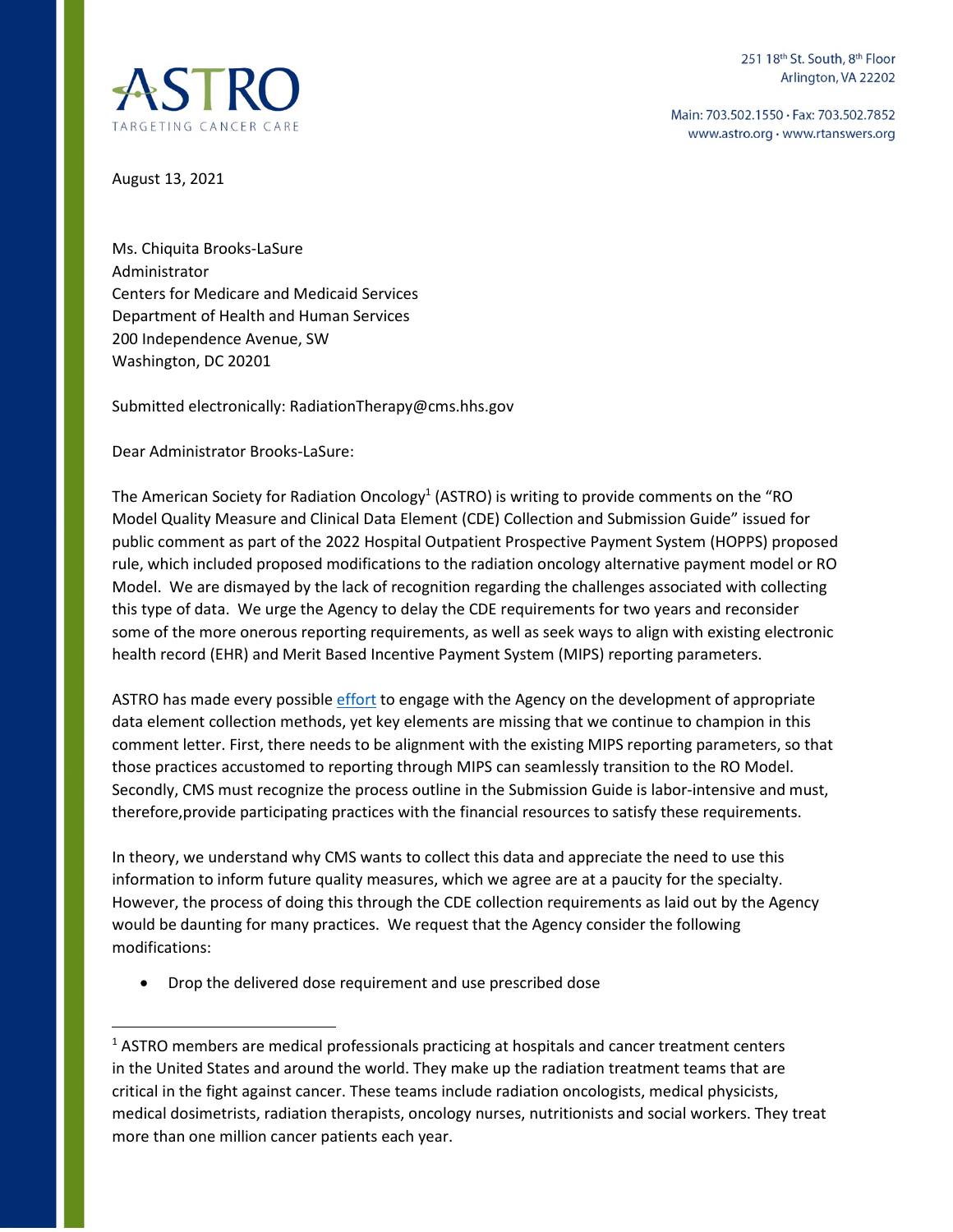ASTRO QM/CDE Guide Feedback August 13, 2021 Page 2 of 5

- Provide clarification regarding staging requirements
- Delay the CDE requirements for two-years
- Consolidate the reporting periods into one date March  $31<sup>st</sup>$

## Clinical Data Elements

According to the guidance document, CMS is assigning unique numeric identifiers for the collection of anatomic site, lymph nodes, fractions, dose per fraction, total dose, laterality, histology, intent, ISUP grade, Gleason and more. Anatomic target and laterality are included in ICD-10 codes. Reporting this data using distinct codes is duplicative and unnecessary. We are surprised and disagree with many aspects of the Agency's proposal.

*COC-centric Regulations*. ASTRO is concerned that CMS is requiring RO participants to collect target, dosage, and fractionation data in the same manner as required by facilities accredited by the Commission on Cancer (COC). None of the data currently collected by COC has resulted in any quality measures specific to radiation oncology for any of the included disease sites, it is doubtful that this exercise would yield anything different. Additionally, while ASTRO is a member of the COC and appreciates its leadership in the cancer space, we are surprised by the agency's favoritism in selecting their system as the mandated data model. The COC is a voluntary group of 1,500 hospitals who perform the vast majority of cancer surgeries. This places an additional burden on those radiation oncology practices that are not COC accredited, including freestanding practices. Furthermore, the COC standards related to radiation therapy are minimal, due to the fact that COC is sponsored by the American College of Surgeons, and thus their standards are focused on surgical procedures. Lastly, we will note that several publications<sup>2,3</sup> have discussed the limitations of radiation therapy data in National Cancer Database (NCDB), underscoring that the COC framework may not be reliable in the realm of radiation oncology.

*Dose per fraction (3.2.1.3).* On page 18 of the guidance document, CMMI is requesting the actual number of fractions delivered rather than the number of fractions prescribed. Treatment delivery information is cumbersome to extract from treatment planning systems and can report out differently depending on how the treatment was planned. Unlike medical oncology where the treatment plan may vary from the initial prescription with changes based on patient tolerance to treatment, in radiation oncology the difference between the planned dose and the delivered dose is not significant and rarely has any clinical significance. ASTRO thinks the minimal difference between the prescribed dose and the delivered dose does not warrant the time and burden associated with reporting on the delivered dose as it has no clinical impact on patient outcomes. *We strongly urge CME to change this requirement to prescribed dose.* 

<sup>&</sup>lt;sup>2</sup> Jairam, V., & Park, H. (2019). Strengths and limitations of large databases in lung cancer radiation oncology research. *Translational Lung Cancer Research, 0*, S172-S183. Retrieved from<https://tlcr.amegroups.com/article/view/29070>

<sup>&</sup>lt;sup>3</sup> Yang DX, Khera R, Miccio JA, et al. Prevalence of Missing Data in the National Cancer Database and Association With Overall Survival. *JAMA Netw Open.* 2021;4(3):e211793. doi:10.1001/jamanetworkopen.2021.1793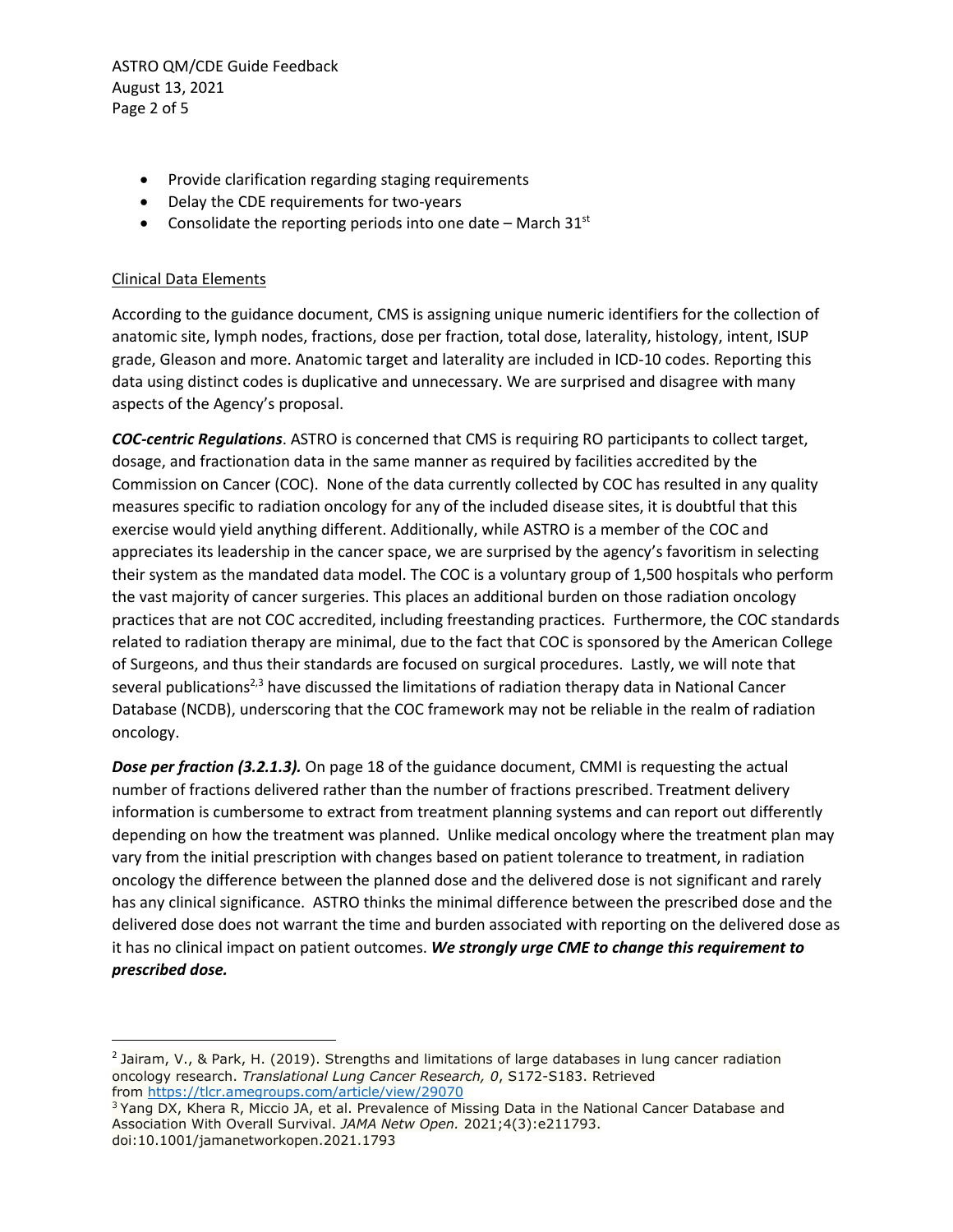ASTRO QM/CDE Guide Feedback August 13, 2021 Page 3 of 5

*Cancer Stage (3.3.1).* On page 24 of the guidance document, CMMI is requesting the AJCC, T, N and M values that are documented closest to the start of the 90-day episode. Cancer patients have complex medical records with many different staging events on different dates and even different types of staging. In the context of clinical data element reporting, ASTRO urges CMMI to provide additional clarification regarding whether the staging reported is the staging performed prior to the treatment date on the date closest to the date of radiation treatment or staging occurring after the treatment date. Additionally, CMMI should clarify whether the staging reported is clinical staging or pathological staging. If both clinical and pathological staging occur on the same date, and are both required for reporting, should there be a preference for reporting pathological staging over clinical staging?

*Mandating manual extraction.* As proposed, all CDEs will need to be manually reported utilizing a template provided by CMS. This will take significant time and resources. Freestanding RO Model participants, who unlike voluntary COC hospitals do not have registrars in place to collect this data, will be forced to hire and train staff to interpret and record the various elements in the patient record, and then manually input them correctly into the template. Otherwise, physicians and clinical staff will be required to input this data detracting from patient care. This is coming at a time when practices are still reeling from the financial impact of COVID-19 and many are currently experiencing staffing shortages. According to one RO Model participant, it would take upwards of 20 minutes to input each of the data points for each breast cancer case. Coupled with the CDE reporting requirements for the other disease sites, this presents a significant burden for practices. CMS must allow for greater flexibility in the data submission requirements, recognizing that some practices may not be able to readily extract this data from existing systems and submit it to the Agency.

ASTRO has urged CMS multiple times to find areas of alignment between existing MIPS reporting requirement processes and those associated with the RO Model to reduce reporting burden. We have also encouraged the Agency to collaborate with radiation oncology EHR vendors to identify those elements that can easily be extracted from existing systems before expanding data collection requirements. We are disappointed that these recommendations continue to fall on deaf ears and the Agency would rather pursue a manual input system than engage with stakeholders on establishing a more meaningful process for data collection.

Given the immense expectations laid out in this proposed rule, *ASTRO requests a two-year delay of the CDE reporting.* ASTRO appreciates the reduction from the original RFI; however, the proposed list is still entirely too extensive to expect compliance in less than 4 months. A delay would allow clinicians the appropriate amount of time to develop work flows to consistently document the proposed data elements and provide time for vendors to accommodate the relevant radiation oncology data standards development that is occurring within the mCODE<sup>4</sup> and CodeX<sup>5</sup> initiatives. Additionally, time is needed to modify and adopt software for the tasks related to clinical data elements and to clarify gaps and ambiguities in the instructions involving the clinical data element and engage in necessary training. RO

<sup>&</sup>lt;sup>4</sup> The Minimal Common Oncology Data Elements (mCODE™) initiative provides both a common data language and an open-source, nonproprietary data model for interconnectivity across systems.

<sup>&</sup>lt;sup>5</sup> CodeX (Common Oncology Data Elements eXtensions) is a Member-driven HL7 FHIR Accelerator, building a community to accelerate interoperable data modeling and applications that lead to step-change improvements in cancer patient care and research.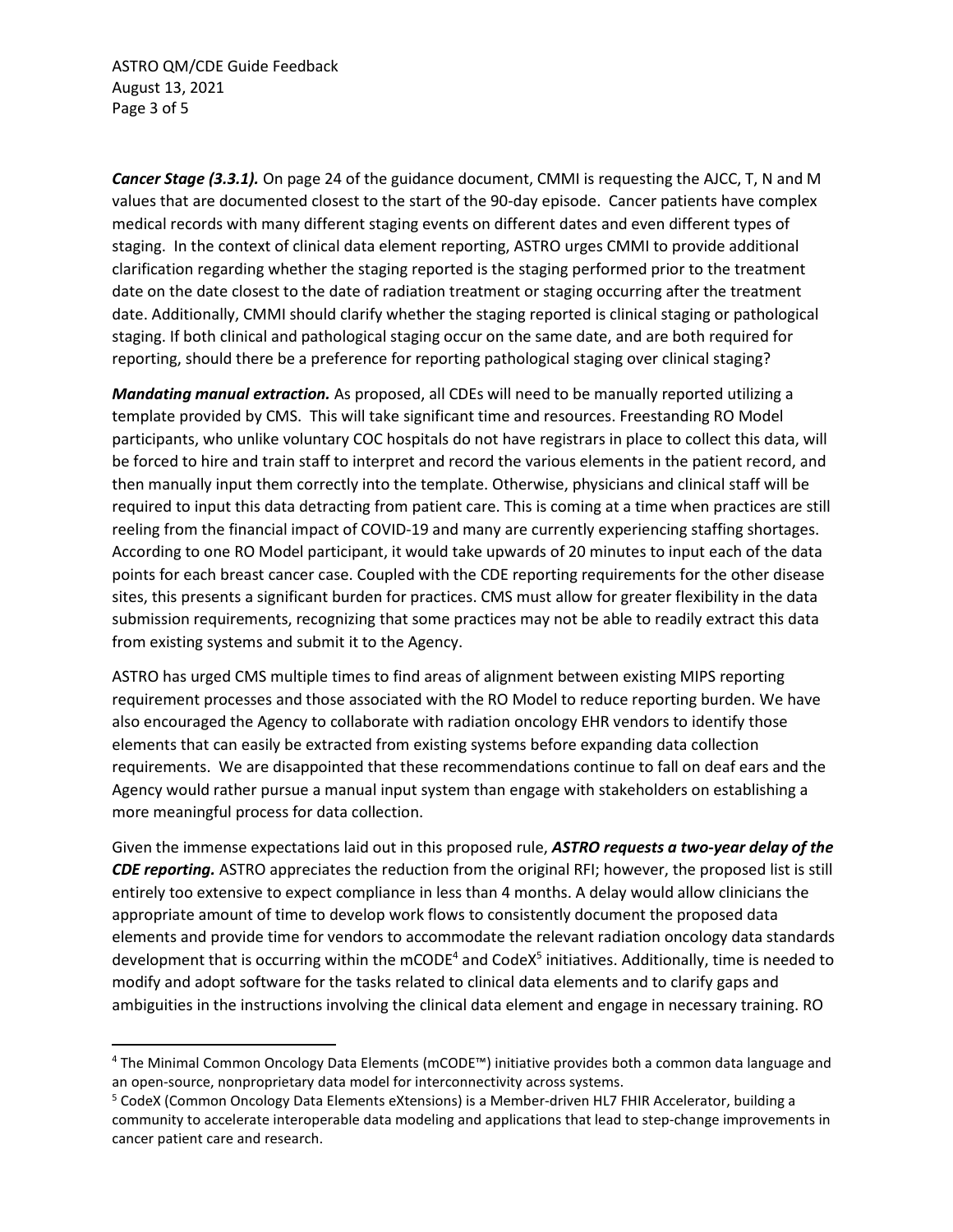ASTRO QM/CDE Guide Feedback August 13, 2021 Page 4 of 5

Model participants could still be compliant with quality reporting through the quality measures, if the CDE aspect is delayed.

## Quality Measures

Advanced APMs should rely and build upon processes and mechanisms that have already been laid out in MIPS. However, ASTRO is concerned about the proposed data collection and reporting plan associated with the RO Model. Each of the four measures are electronically specified and can be collected and reported by vendor systems. MIPS allows for multiple submission mechanisms, which is why we are surprised to see only one, manual option for the RO Model quality measure reporting. We appreciate that the Agency is providing a simplistic approach so that reporting can be accessible for all included participants; however, in all other quality reporting programs CMS is heralding digital quality measures and the use of FHIR APIs. To ignore this transition to increased interoperability flies in the face of advancing the future of healthcare data collection. ASTRO recommends allowing for multiple collection and reporting mechanisms for the quality measures, beyond the proposed template, to align with current processes in other quality reporting programs and to reduce the enormous burden that the current proposal would add to radiation oncology practices.

## *Plan of Care for Pain*

ASTRO remains concerned about the inclusion of the Oncology: Medical and Radiation – Plan of care for Pain (NQF41 #0383; CMS Quality ID #144) quality measure, particularly given that CMS has decided to remove this measure from the IPPS, HOPPS and MIPS quality reporting programs. It is difficult to understand why this measure continues to be included in the RO Model, despite the Agency's decision that it has no value in the other programs.

In the guidance document, CMS recognizes that #144 was developed as a paired measure with Oncology: Medical and Radiation – Pain Intensity Quantified (NQF #0384; CMS Quality ID #143). The pairing is to determine which patients have pain of any level and then document a plan of care for those patients. The Agency also acknowledges that without the quantification measure, RO Model participants will not be able to ensure a correct denominator population to CMS. While the Agency does not require reporting on #143, it will still need to be quantified and RO Model participants will not receive any acknowledgement through the Aggregate Quality Score (AQS) for collecting this data. The Agency should account for the work involved to collect this data through the AQS.

## Reporting Periods and Successful Reporting

CMS is establishing three distinct reporting periods associated with CDE and Quality Measures data reporting. CDEs are reported biannually by July 31 for episodes ending between January 1 and June 30 and by January 31 for episodes ending between July 1 and December 31. Quality measures data must be submitted by March 31 after the end of each performance period. If the AQS is determined one time per year, then why does CMMI need three distinct data reporting periods? The Agency must combine all three reporting periods into one: March 31.

Additionally, successful reporting of CDE's is set at 95% of RO beneficiary episodes completed during the performance year. This threshold is incredibly high and it will be an extreme burden for practices to report data multiple times per year. CMS must consider a gradual requirement that starts at 25% of RO